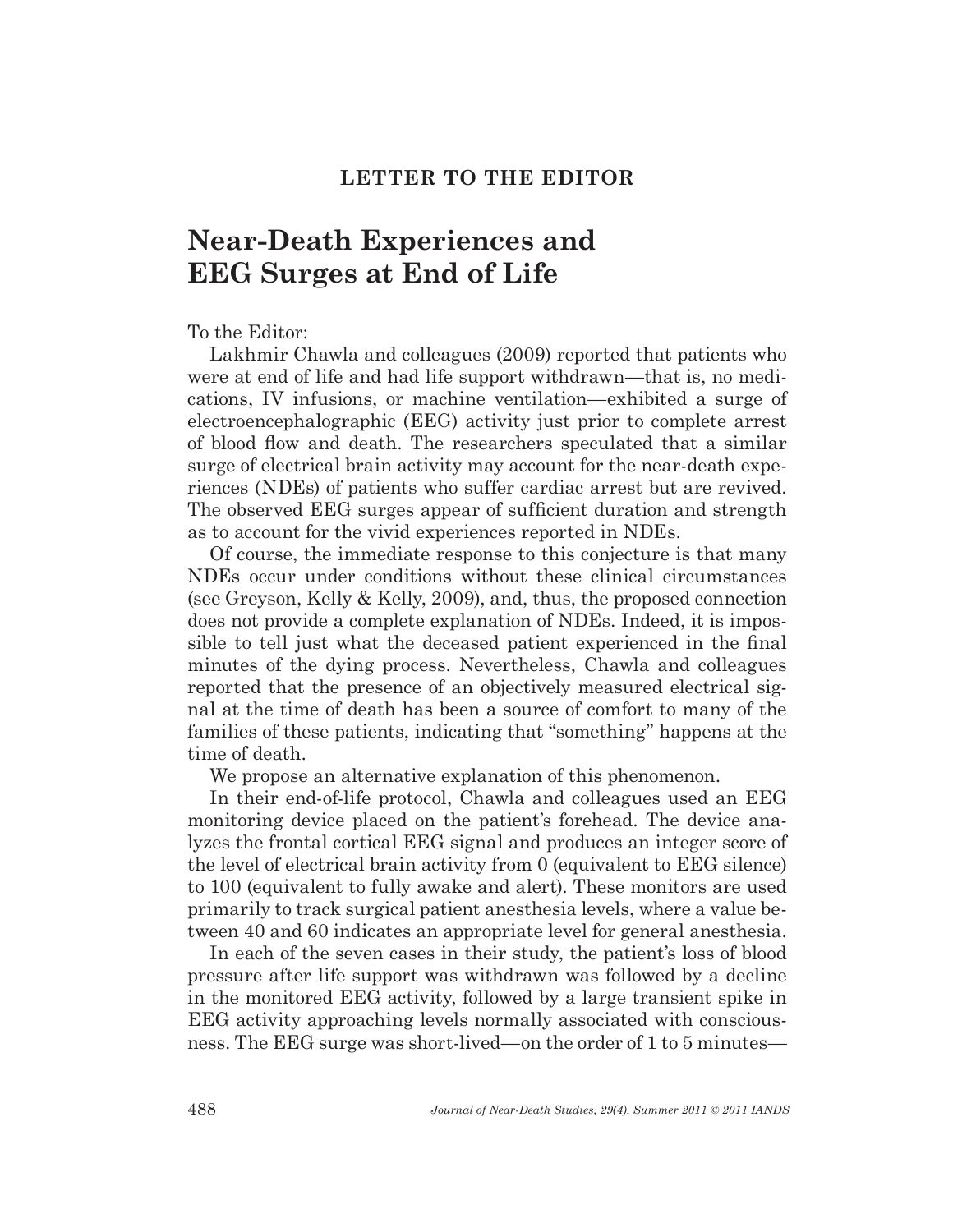and the activity then declined to zero. In all cases, possible sources of electrical artifacts were ruled out. In one case, the researchers captured and analyzed the raw EEG signal and confirmed that the EEG waveform was not an artifact. In fact, a high frequency waveform was present during the EEG surge, indicating apparent gamma frequency electrical activity that is normally associated with consciousness.

Chawla and colleagues (2009) also reported these EEG surges in more than 20 other patients, where the timing of the surge was consistent but the results were not recorded on a monitor. Not all ante-mortal patients showed the surge of EEG activity. The researchers suggested a possible physiological mechanism for the observed EEG surge: that as the brain reaches a critical level of hypoxia, a large number of neurons lose the sodium-potassium ion potential, which causes a sudden cascade of electrical activity that yields the high frequency EEG signals. As the cells subsequently lose their resting potential, the electrical activity rapidly dissipates. More recently, Chawla (2011) reported that more than 100 similar end-of-life cases had now been collected, where about 80% of end-of-life patients showed an EEG surge.

Chawla and colleagues speculated that a similar situation to the withdrawal of life support occurs with patients who have cardiac arrest. They suggested that in these cases, a similar terminal surge in brain activity occurs that likely causes conscious experiences. The resuscitated patient recalls the experience associated with the surge, which could be what people describe as NDEs. The researchers noted that the strong, sudden electrical event that is observed in the EEG surge is consistent with the intense, vivid quality of the NDE.

# **Are End-of-Life EEG Surges a Sign of the Soul?**

Stuart Hameroff and Deepak Chopra (2010a) commented on the Chawla paper that perhaps the end-of-life EEG surge *is* related to conscious NDEs or out-of-body experiences, but the patient is simply not revived. Many NDErs and some NDE researchers consider NDEs to be manifestations of consciousness, or the soul, leaving the physical body. It is conceivable that the observed high frequency gamma oscillations associated with consciousness involve very low-energy quantum entanglements that can persist while other brain functions have run out of energy. Consistent with the phenomenology of NDE, consciousness could continue to exist outside the body and remain in a quantum-entangled state as a unified soul-like entity grounded in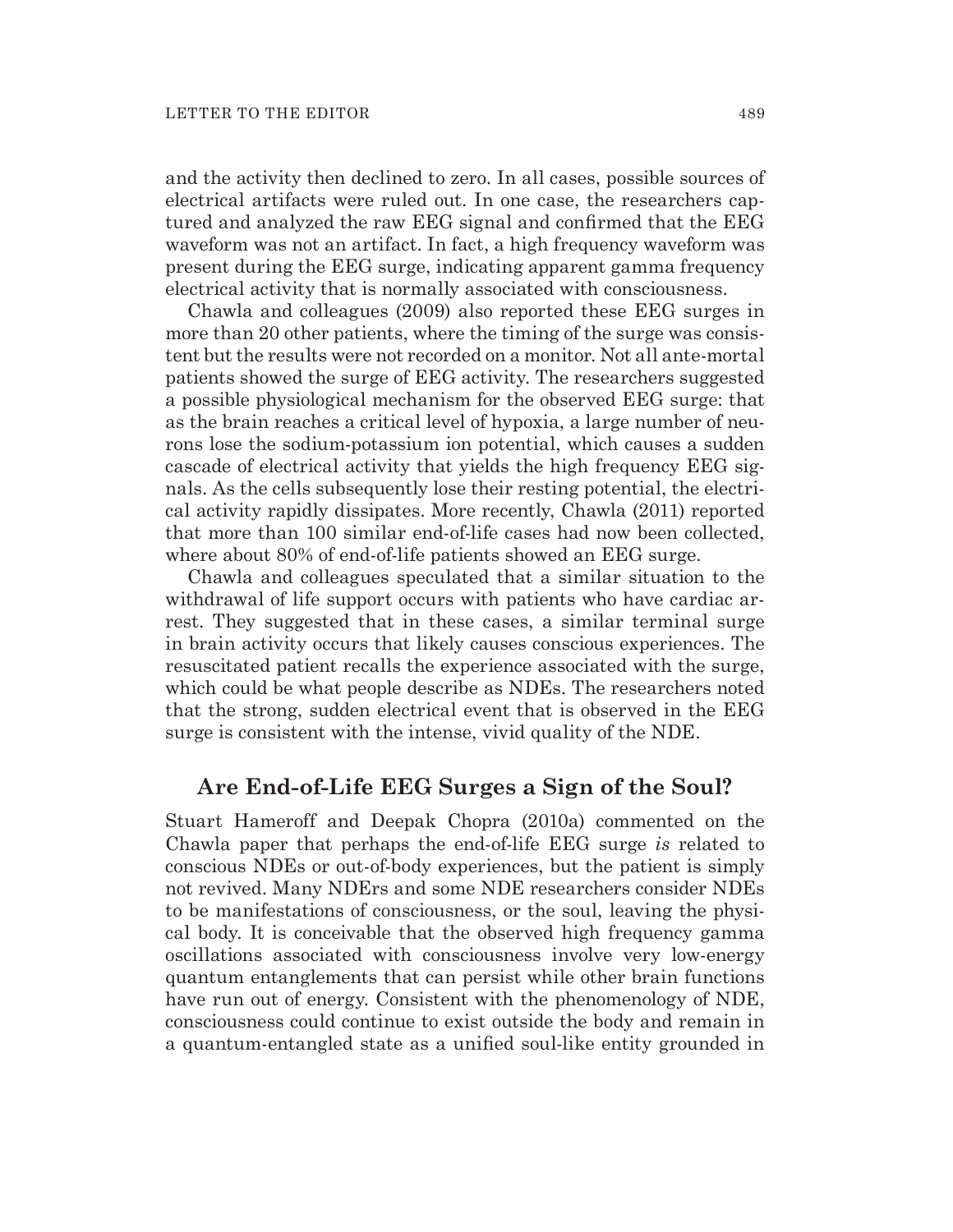Planck scale geometry. If the physical body is resuscitated, the quantum information can return, and the subject may report an NDE (Hameroff & Chopra, 2010b).

The notion that NDEs and other phenomena surrounding physical death are suggestive that "something"—the person's consciousness or soul—leaves the physical body at death has been around for centuries and more recently in the research literature. For example, Peter Fenwick (2010) has suggested that consciousness loosens from the physical body near the moment of death and finally separates from it at death. It is not unreasonable to propose that the observed end-of-life EEG surges are similarly associated with the separation of the person's conscious entity at the time of death.

In our view, however, the relationships among EEG surges, separation of consciousness, and NDEs are not completely straightforward.

With end-of-life protocols involving withdrawal of life support and subsequent death, it is impossible to tell just what a patient experiences in the final minutes. However, it is very possible that these patients are experiencing something like an NDE. In the shared death experience (SDE) that Raymond Moody described, persons who are in the presence of their dying loved one sometimes observe the process of dying in an altered state of mind (Moody & Perry, 2010). The people in attendance describe experiences such as rising out of their own bodies and seeing the out-of-body form of their loved one, hearing "heavenly" music, observing their loved one's life review, seeing deceased relatives and transcendent beings, and traveling part-way toward the light with their loved one. These elements in SDEs are also present in NDEs and occur even though the shared death experiencer is physically fit. Moody (pp.  $157-158$ ) proposed that all extra-normal experiences involving the dying process—NDEs, SDEs and other experiences at the time of death—are connected in a continuum.

On the other hand, it is implausible that the end-of-life EEG surge is a *direct* cause of NDEs. Many NDEs occur under conditions without cortical ischemia or loss of cortical electrical activity, for example NDEs occurring with falls or accidents in which the subject is not seriously injured (for example, Heim, 1892) and NDEs occurring during physical trauma that does not involve loss of brain electrical activity, such as a car accident involving no head or other serious injury. At best, EEG surges may co-occur with NDEs in cases where surges are observed, similar to co-occurrences that are present in these other kinds of NDEs, but the surges do not completely explain the NDEs.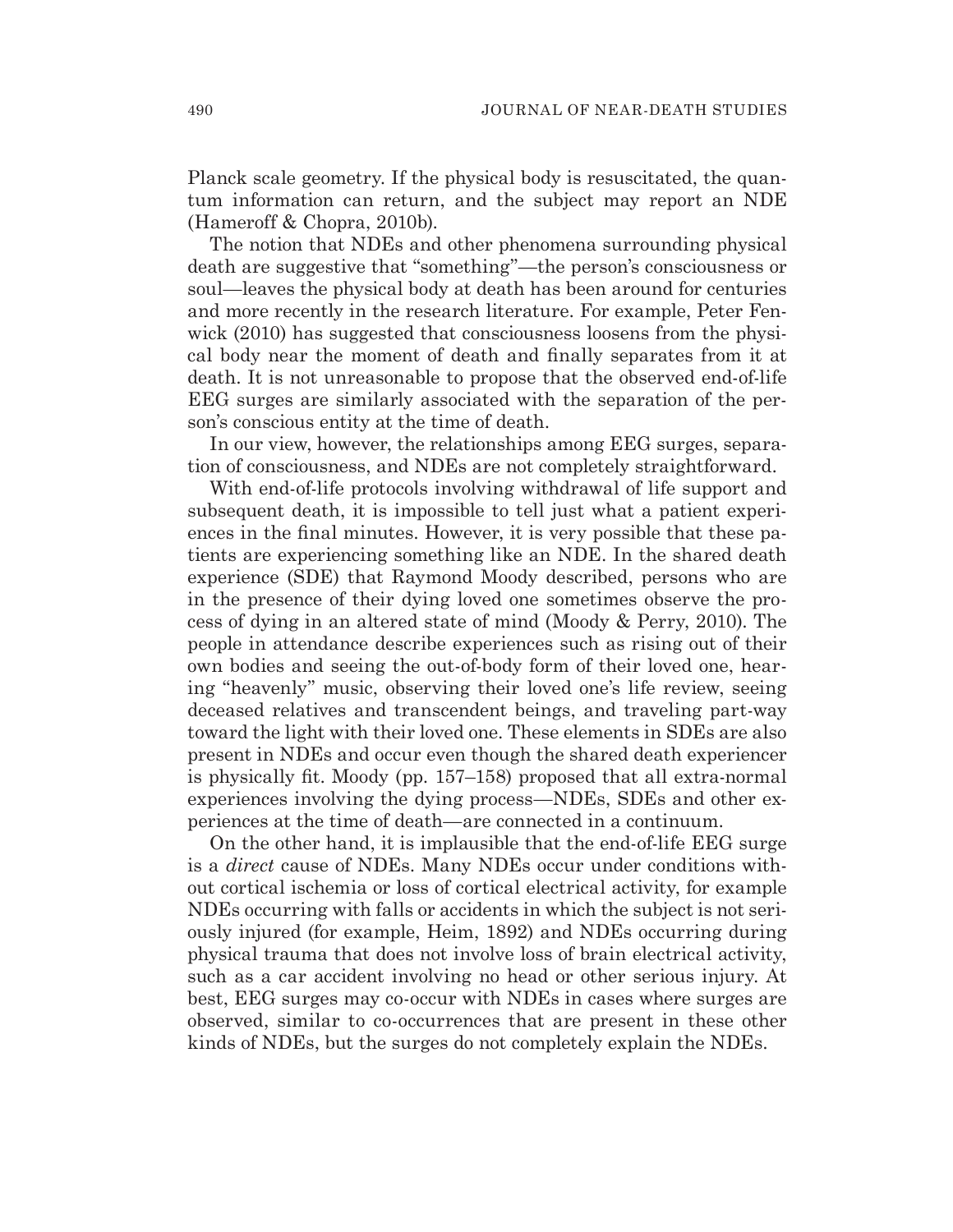# **An Alternative Model of NDE and Consciousness**

In other work (Mays & Mays, 2011), we have postulated that the mind is a non-material energetic entity with the ability to interact with physical processes. During an NDE, the energetic mind separates from the physical body and operates independent of it. While outside the body, the NDEr's mind retains all of the faculties of ordinary consciousness, including memory. Upon resuscitation, the mind returns and is reunited with the body.

There is considerable evidence from NDE accounts and phantom limb phenomena that the energetic field of the mind can interact with physical processes. Physical interactions reported during NDEs include direct interactions with physical processes (light, sound waves, fog and material objects) and with embodied persons (tickling the nose of a person and "merging" with the brain and body of another person). In addition, some evidence indicates that the NDEr's energetic "body" emits light that is visible to animals.

In this view, the fundamental aspect of the mind entity is the *localized individuality or being-ness* of the person. This aspect of the mind manifests throughout the NDE in the persistence of self-conscious awareness with a particular location and visual perspective. Deceased and transcendent beings whom the NDEr encounters also display localized, individual natures. In our view, the mind is a new fundamental aspect of reality, not a derivative of known physical principles.

The view proposed by Hameroff and Chopra is that consciousness can separate from the body and can continue to exist during an NDE and after death in a quantum-entangled state, as a unified soul-like entity. This view does not fit the evidence of direct interaction in NDEs with physical processes including cases where an NDEr's mind "merges" with an embodied person.

Despite the differences in the nature of the separated conscious entity, our view is in agreement with Hameroff and Chopra's basic premise: that the person's consciousness separates as an independent entity from the physical body during an NDE and at death.

## **The Missing 80% and the Missing 20%**

The incidence of NDEs reported in the research literature has been quite variable. The generally accepted expected incidence is about 17% in prospective studies and 35% in retrospective studies (Zingrone &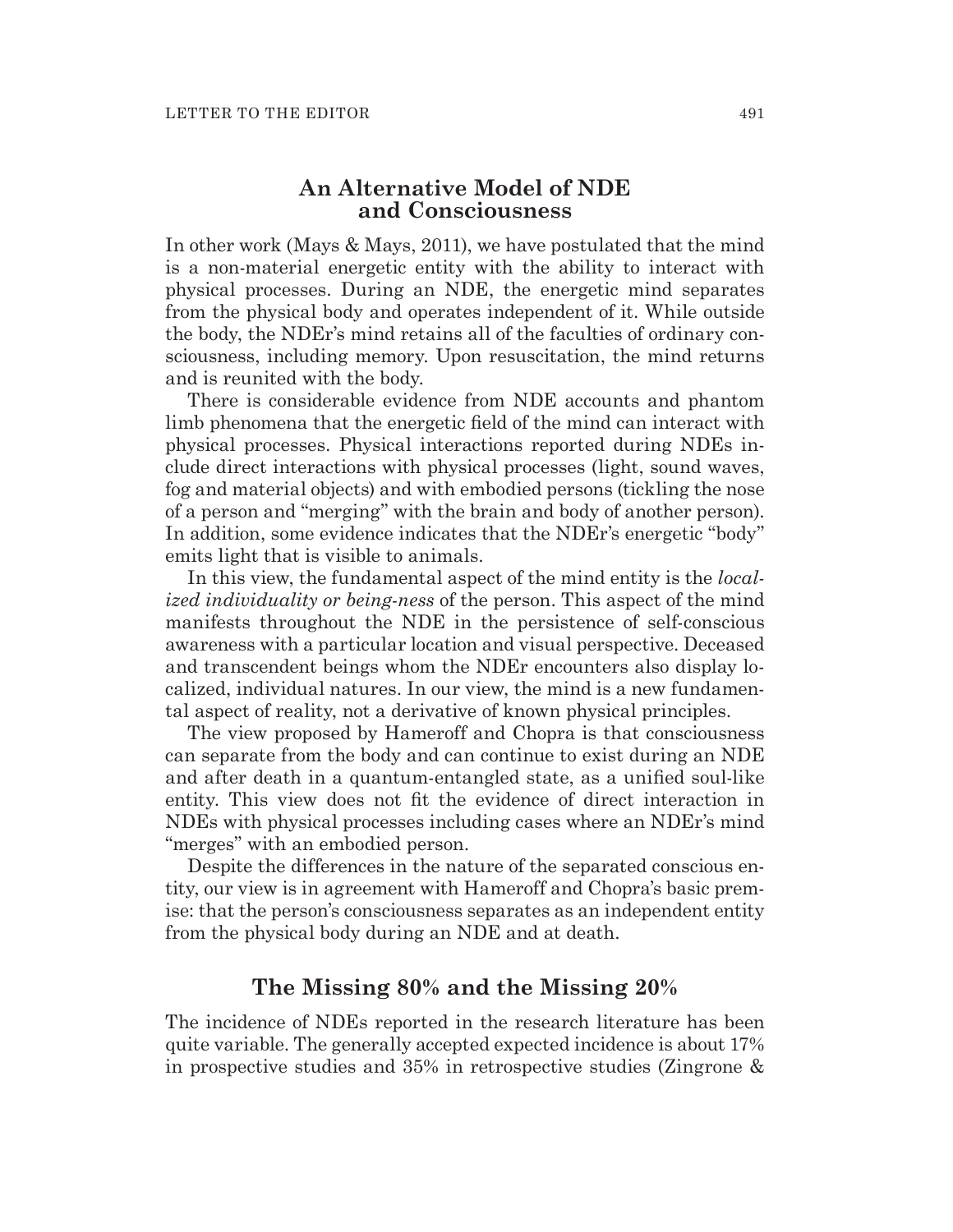Alvarado, 2009, p. 36). From the beginning of near-death studies, researchers have questioned why only about 20% or so of people report an NDE during physical trauma or illness. What happens to the other 80%? Why don't they report an NDE?

Similarly, we can now ask, what happens to the 20% of end-of-life patients who do not exhibit an EEG surge? Why don't they have an EEG surge when life support is withdrawn?

We believe it is likely that both phenomena are two sides of the same coin. If about 20% of people in general are predisposed in some way whereby their consciousness can readily loosen and separate from the physical body, then they will be likely to report NDEs, *regardless of the contributing factors*. This argument would explain why so many apparent contributing factors result in the same phenomenal experience of NDE. With a serious medical trauma or illness, such as at end-of-life, the consciousness of these 20% would separate from the physical body and be out-of-body most of the time. People who have been in coma have reported such experiences (Lawrence, 1997). During withdrawal of life support, the consciousness of these 20% would already be separated from their physical body, and the separation would then simply become permanent. Because their consciousness is already separated, there would not be the physiological response of an EEG surge.

On the other hand, the 80% of people who, for whatever reasons, are not predisposed for their consciousness to separate readily from the physical body would remain unconscious. When life support is withdrawn, the process of separation of their consciousness from the physical body takes place, which is recorded as an EEG surge. *Thus the EEG surge is a physiological indication of the separation of the conscious entity from the physical body at death* for the 80% of people who have not separated before then.

In this view, the connection between end-of-life EEG surges and NDEs is *complementary*, not causal. This proposal can be tested by a comparative analysis of the patients who have and don't have end-oflife EEG surges. We would expect that patients who would be predisposed to separate from their body would not exhibit an EEG surge, for example people who had a prior NDE, who exhibited NDE aftereffects, or who had other similar physiological and psychological attributes.